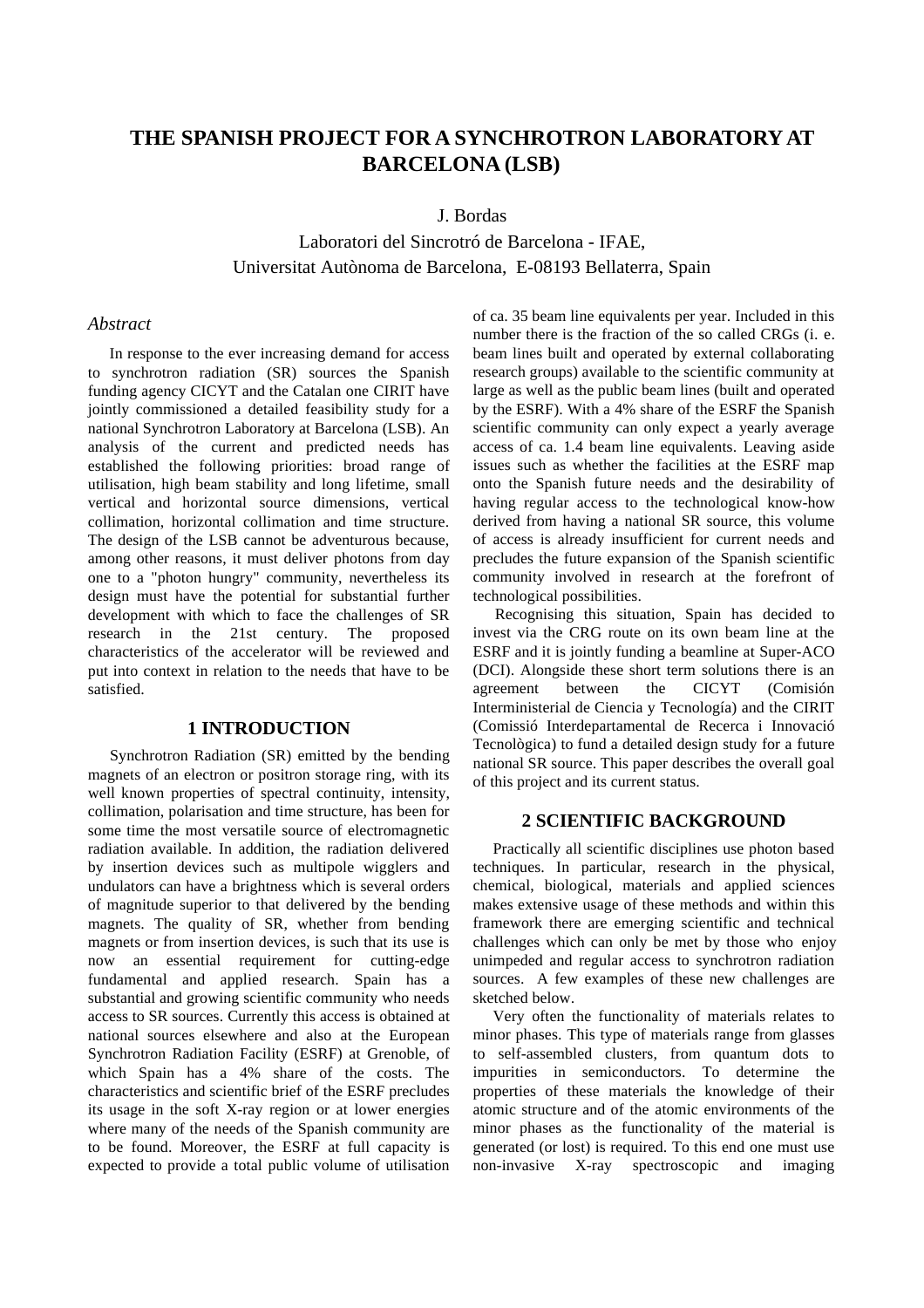techniques. For example, the microstructure which determines the functionality of most polymer and ceramic products is submicron and multiphase. The limitations of conventional methods restrict probing this structure to *ex situ* measurements and the most that can be achieved in picturing the fundamentals of a manufacturing process is the capture of a series of "stills". On the other hand SR techniques allow the *in situ* structural differentiation and the elucidation of the phases as they change because the speed of data acquisition matches, in principle at least, that of manufacturing rates. Experiments of this nature might lead to a quantification of what, in many cases, is still an empirical science with many potential industrial returns, e.g. polymer processing technology can incur considerable waste and an improved understanding of the principles would be directly beneficial in reducing wastage. However, for the development of these technologies use and regular access to SR is an absolute requirement.

Many advances are taking place in magnetism and surface engineering. Research in these disciplines is required for the production of sensors and storage devices and relates to problems of "wear and tear" as well as to the alteration of surfaces for particular applications. With regards to surface engineering, for example, it is often the monolayer at the surface or interface that its critical and the chemistry is that of second and third row elements in the periodic table. Probing carbon, oxygen and nitrogen and the orientation of molecular species demands very high photon intensities at soft X-ray energies as well as polarisation. To bring precision and diversity to these methods and feed directly into the knowledge required to understand and improve anti-corrosion coatings, lubricants, electrochemically altered surfaces, hydrophobic coatings, adhesives etc., it is essential to use SR from purpose-built insertion devices operating at soft X-ray energies.

Within the life sciences there are many techniques which are "photon hungry" and thus require SR. For example, using time resolved X-ray diffraction techniques one can study conformational changes of macromolecules in solution, i.e. in their functional environment, their folding, and their self-assembly. The central difference between these SR techniques and more conventional spectroscopic methods is that in addition to kinetic information they provide direct structural information at the molecular level. There are also many biological complexes that naturally form twodimensional arrays (e. g. membrane systems). Glancing angle X-ray diffraction experiments, similar to those currently performed on inorganic surfaces, could provide direct information about the structural dynamics of these systems when they carry out their function (e. g. transporting ions or small molecules across a

membrane). Similar considerations apply to the studies of structural dynamics of many "live" fibrous structures, biological organelles or tissues (e.g. DNA, microtubules and muscle tissues). In all cases the weakness of the scattered/diffracted signals demands the use of SR.

Even with the traditional, and relatively straightforward from a technical point of view, macromolecular crystallography techniques, many limitations due to insufficient photon fluxes can only be solved using SR. In addition, SR is absolutely required for the development of future methodologies. For example, anomalous scattering methods have long held the promise of providing a direct experimental method for solving the phase problem. But the need to have a tuneable X-ray source and the precision required in the measurement of the diffracted intensities requires SR. Cryogenic methods, where important structural intermediates formed during a reaction are frozen, can only be applied effectively to very small crystals and once again the intensity is the limiting factor

Finally, there are a number of emerging techniques, such as magnetic circular dichroism (CD), SR confocal microscopy and correlation experiments using X-ray diffraction/scattering methods which have enormous potential for structural/functional studies in biological systems. All of these methods are at the moment either an idea or no more than a demonstration experiment and will only become routine applications if unimpeded access to SR sources and to purpose built, optimised experimental stations, is available. Currently, the shortage of SR beam time prevents the development of many of these ideas. This problem is particularly severe for the Spanish scientific community because lacking its own national SR facility it can contribute neither to the development of these new methods nor to the exploitation of existing technologies with the same level of expertise that has been developed in nations with their own source. In addition to the industrial and technological benefits derived from the know-how acquired from a national SR facility there is the important strategic aspect of providing a level playing field for Spanish scientists.

## **3 USER COMMUNITY**

Part of the brief of the LSB staff is to define the specifications of a future SR source which are commensurate with current and longer term needs. In practice this means a national SR source with built-in possibilities for expansion. Recently, a national survey was carried out and this was followed by a workshop attended by the future user community. A total of 87 groups wishing to use SR replied to the survey [1]. These are very active groups as, on average, they manage 1.7 projects per year, They also cover a broad range of disciplines including Materials Science (35%), Molecular Sciences (23%), Surface Sciences and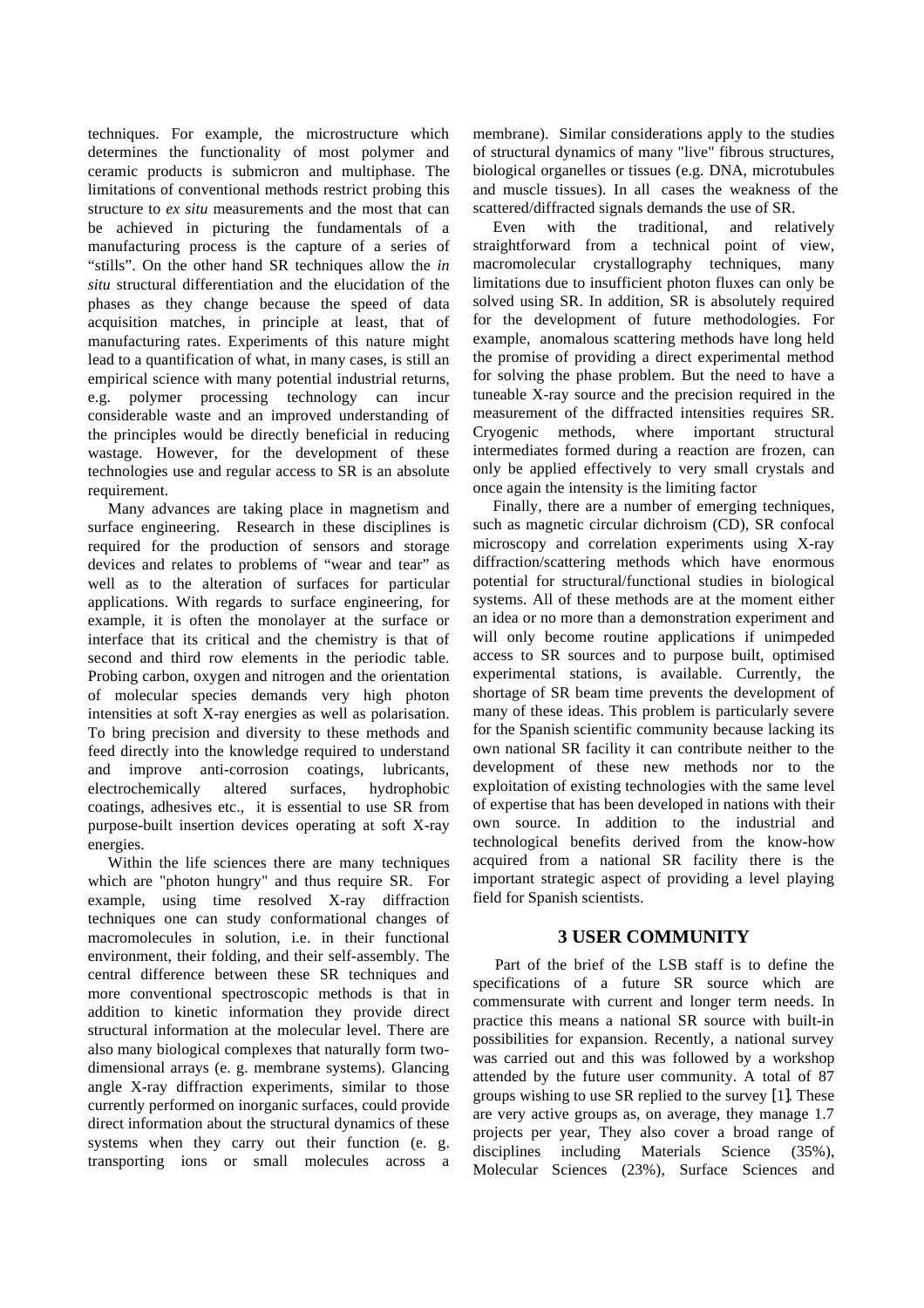Interfaces (18%), Structural Biology (10%), Chemistry (5%), the study of industrial processes (4%), Atomic and Molecular Physics (3%) and instrumentation (2%). About 75% of these groups expressed the view that they required access to spectroscopic and diffraction methods using X-rays, with a majority (70%) requiring X-rays of intermediate energies (4-20 keV). The remainder of the replies indicated a requirement for optimised radiation at longer wavelengths such as it can be provided by tuneable undulators. To satisfy these requirements it is necessary to construct an accelerator that provides a measure of overlap with the spectral range provided by the ESRF and which can accommodate insertion devices such as multipole wigglers, superconducting wigglers and undulators.

## **4 SOURCE SPECIFICATIONS**

A source with which to cover these needs must have a minimum particle energy of 2.5 GeV and, indeed, this is the design energy of the proposed machine. Very high brightness X-ray beams are not perceived as being the main objective of such source, on the other hand a broad range of utilisation, stability, long lifetimes, small source size and high fluxes are seen as very important requirements. To achieve this specification the current design is based on a TBA lattice, consisting of 12 cells and incorporating straight sections with free lengths of up to 7.3 m. The essential reason for choosing a TBA lattice is that it offers a good compromise between low emittance (specially small source sizes), relatively comfortable tolerance to magnetic imperfections, large dynamic aperture and good potential for low emittance coupling (at the moment conservatively estimated at 5%). Further details about the design specifications and list of relevant parameters are given in Table 1 of ref. [2].

In the current design the magnetic lattice consists of 36 combined magnets without a central field strength of 1 T and a gradient of 3.3 T/m. The lattice also includes 3 families of quadrupoles and 3 families of sextupoles [3]. It should be noted that the bending magnets are far from saturation and, therefore, there exists the possibility for ramping to higher energies if the scientific case ever demands it. Also, the possibility exists for the replacement of one or more pairs of central dipoles in some of the TBA cells by short superconducting magnets giving much higher energy photons if and when required. In the long term it might become desirable to provide beams with high brightness in the region of intermediate energy X-rays. The combination of narrow gap undulators and the use of high orders from undulators with appropriate shimming offers such prospect. Therefore, injection will be at nominal energy so that the expected lifetime reduction associated with the use of narrow gap undulators can be compensated for.

With regards injection, the main requirement is that the LSB should enjoy good injection efficiency. To this end a booster synchrotron with relatively low emittance, beam size at the extraction point and an adequate harmonic number will be needed. A booster synchrotron with a FODO lattice, operating at a maximum energy of 2.5 GeV and with a circumference of 126 m appears to fulfil the desired specifications [4]. Injection into the booster from a 0.1 GeV pre-injector (as yet not fully defined) can be done with a septum and kicker combination. Injection from the booster into the storage ring is complicated because of space considerations and the relatively high energy of injection. A modified version of the scheme proposed by S. Tazzari for the ESRF [5], i. e. using two septum magnets in tandem, appears to solve the problem and yields good injection efficiencies [6]. Details of the current designs of the pulsed magnets for injection and extraction are given in ref. [7].

The LSB will have the capacity to incorporate up to 10 insertion devices. At this stage only relatively straightforward undulators and multipole wigglers (MPW) are being considered as they appear to satisfy the requirements of known future users [8]. The study of the non-linear behaviour of particles has shown that a comfortable dynamic aperture is possible with the current design of the LSB and with the chosen working point [9]. The effect on the dynamic aperture due to the introduction of undulators is essentially negligible. However, the introduction of MPW, specially for high on axis magnetic fields, has a non-negligible effect on the dynamic aperture which is practically halved. Even though compensation for the tune shift and chromaticity leads to the recovery of a large enough horizontal dynamic aperture and the vertical dynamic aperture is acceptable, this is an area where further study will be needed.

Vacuum, RF and control systems are essential components in determining the good behaviour of any accelerator. Evaluation of the vacuum requirements is in progress. It appears that either a rectangular or elliptically shaped vacuum pipe with minimal dimensions of ca.  $50 \times 20$  mm<sup>2</sup> would be acceptable from the point of view of the accelerator design (e.g. Touschek effect). Nevertheless, these dimensions would yield relatively small vacuum conductances and in practice the vacuum pipes in the straight sections will be significantly larger, at least in the horizontal plane. The very compact magnetic lattice of the TBA cell imposes limitations in the positioning of the vacuum components at the ideal points. Modelling studies [10, 11] have shown that an acceptable mean pressure can be achieved during beam on conditions. Nevertheless, these studies show that the vacuum pressure will rise to relatively high values in the regions where radiation from the bending magnets hits components. Thus, and even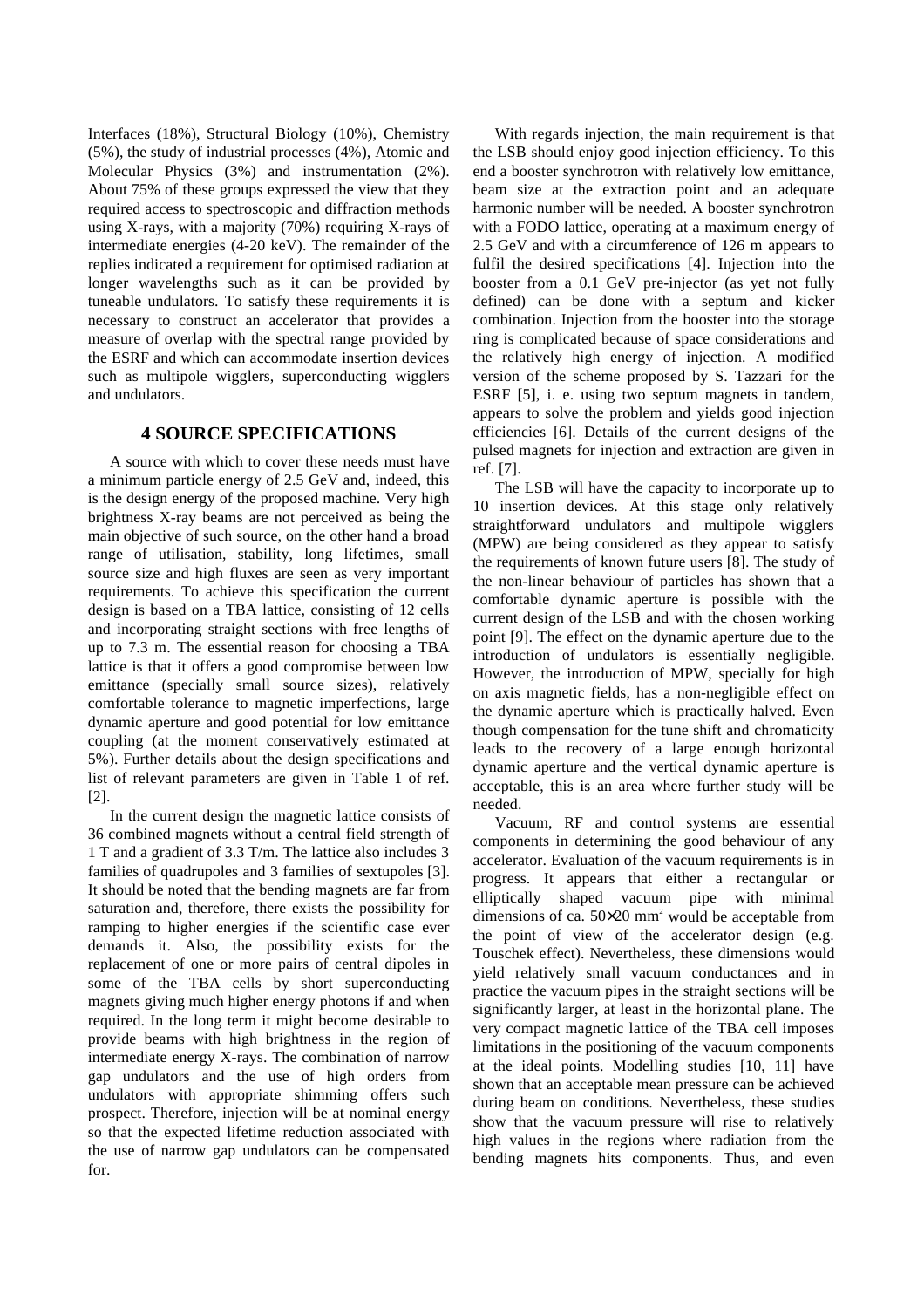though no detailed design has yet been carried out, it appears it might be necessary to introduce distributed ion pump strips into the design of the dipole vessels.

With regards to the RF system, the frequency has been chosen to be 500 MHz and four Bell shaped cavities will be used. The choice of Bell shaped cavities is largely determined by the requirement to achieve temperature control within 0.2°C in order to avoid multibunch beam instabilities. A total power of 1.2 MW will be installed. This should secure: a) comfortable operation with 250 mA circulating currents; b) the option to achieve this current with a 50% gap in the fill to allow the clearing of ions and; c) a reasonable bunch length (ca. 20 ps) in single bunch operation [12].

With regards to the control system it is proposed to adopt the so called "standard model" [13]. Although much work remains to be done in this area of the design, it is clear that the requirements point to the use of a distributed system with a three-level hardware architecture (high level processors with global control functions, medium level processors with functional control functions in real time and low level processors controlling the I/O of the equipment). Exploitation of the growth in commercially available hardware (VME/VXI products) and software is intended.



Figure 1: Integrated Intensity for photon emission from bending magnets and a typical MPW, and Brightness from typical undulators. For further details see ref. [8]. The figure also shows the distribution in terms of energy ranges and number of groups for the current Spanish SR user community.

Finally, the expected performance from a user point of view, i. e. in term of integrated intensities in a wavelength bandwidth of  $10^{-3}$  and brightness for the bending magnets and from a number of insertion devices is given in Fig. 1. This figure also shows how the range of utilisation maps onto the current requirements. Table

1 gives a number of user parameters for bending magnets, undulators and MPW such as horizontal  $(\sigma)$ and vertical  $(\sigma)$ , source dimensions and divergences  $(\sigma', \sigma')$ . The divergences are given at the critical photon energy where appropriate (bending magnet and MPW). The dimensions for the undulator are those corresponding to emission in the central cone.

Table 1: Source Parameters

| Energy                                 | 2.5     | GeV    |
|----------------------------------------|---------|--------|
| Number of Cells                        | 12      |        |
| Free straight section length           | 7.2     | m      |
| Straight section for Ids               | 10      |        |
| Critical energy                        | 4.2     | keV    |
| $\sigma_X$ (bending magnet)            | ca. 160 | μm     |
| $\sigma$ <sub>y</sub> (bending magnet) | ca. 80  | μm     |
| $\sigma$ y (bending magnet)            | ca. 130 | µrad   |
| $\sigma_X$ (undulator)                 | ca. 350 | μm     |
| $\sigma_y$ (undulator)                 | ca. 40  | μm     |
| $\sigma'$ <sub>X</sub> (undulator)     | ca. 30  | µrad   |
| $\sigma$ <sup>'</sup> y (undulator)    | ca. 20  | µrad   |
| $\sigma_X$ (MPW)                       | ca. 370 | μm     |
| $\sigma_V$ (MPW)                       | ca. 40  | μm     |
| $\sigma'_{V}$ (MPW)                    | ca. 160 | µrad   |
| <b>Horizontal Emittance</b>            | 7.85    | nm-rad |
| Vertical Emittance                     | 0.50    | nm-rad |

An expanded view of the storage ring cell, showing the position of critical magnetic elements is shown in Figure 1 of ref. [2].

## **5 CURRENT STATUS AND FUTURE PLANS**

The conceptual design and much of the detailed specifications of the LSB is reasonable advanced. A laboratory for the testing and development of magnetic structures is currently being constructed. Also, construction of prototypes of crucial elements, e. g. bending magnets with gradients, is now in progress. Following a nation wide survey, the first formal meeting of the future LSB users took place in December 1995. The aim of this meeting was to specify the characteristics of the first ten beamlines, which are included in the brief of this detailed feasibility study. The detailing of these beam lines has now begun. The intention is to have a complete and costed proposal by the end of 1997 which will then be submitted to the relevant funding bodies. Thereafter, these bodies will have to consider budget approval for the construction phase and appropriate spend profile. It is expected that the time scale for construction and commissioning will be ca. 6 years from the moment of budgetary approval.

In the meantime, further studies will be carried out regarding the behaviour of the accelerator when